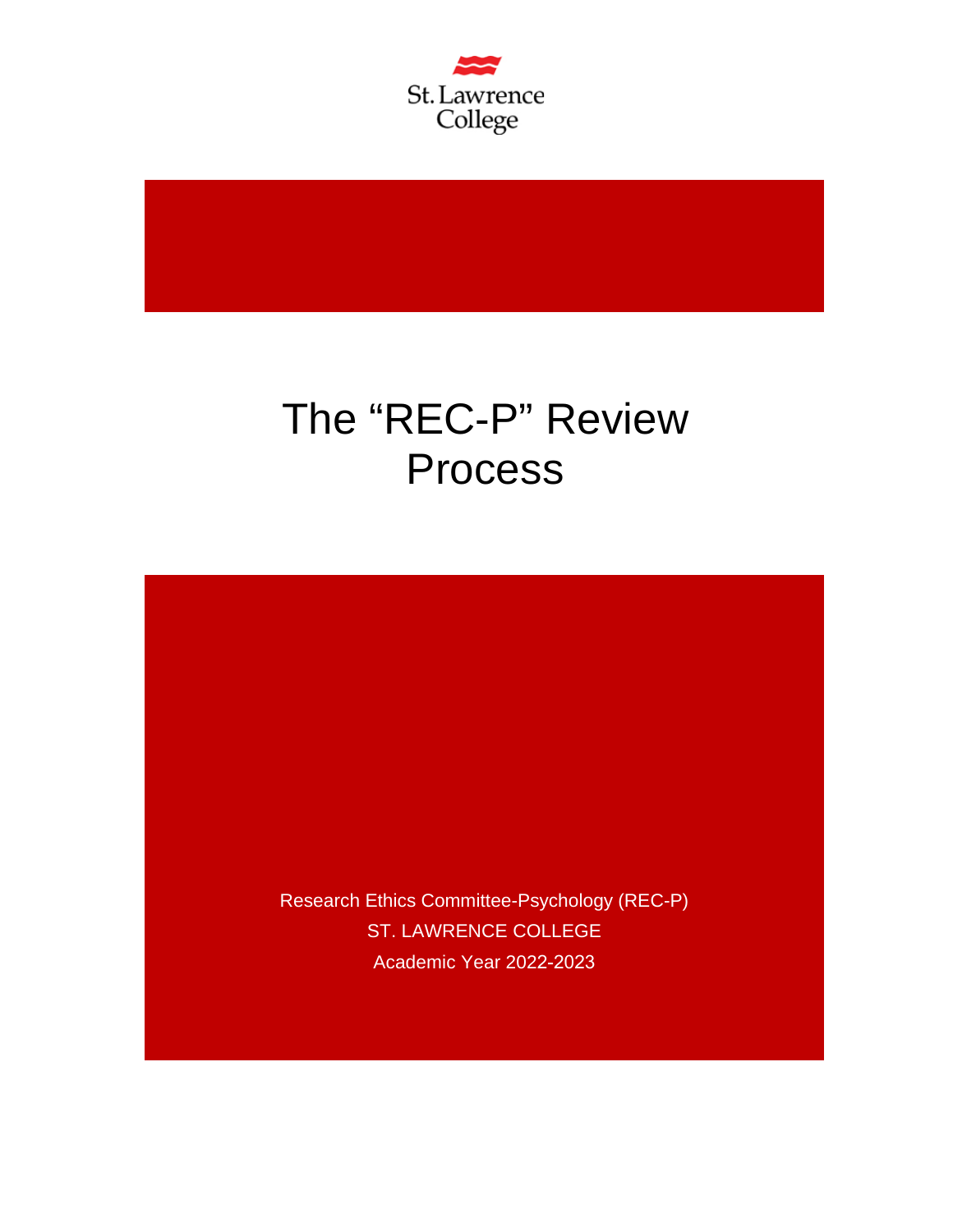### **Preamble**

The SLC Research Ethics Board (SLC-REB) is required to review research<sup>[1](#page-1-0)</sup> involving human participants conducted under the auspices of St. Lawrence College. The Research Ethics Committee – Psychology (REC-P) is a subcommittee of the SLC-REB. It is delegated its authority to review Behavioural Psychology students thesis research that poses no greater than minimal risk to their participants. The TCPS2 defines minimal risk as "research in which the probability and magnitude of possible harms implied by participation in the research is no greater than those encountered by participants in those aspects of their everyday life that relate to the research."

#### **REC-P Membership**

The REC-P consists of two Co-Chairs and two members. At least one member of the REC-P is a standing member of the SLC REB and the other members are faculty member from the Honours Bachelor of Behavioural Psychology Program or a cognate college program. The REC-P is supported by the Research Services Office: all research submissions, review decisions, revisions, approval letters, and project termination forms are submitted through the Research Services Office.

#### **What does the REC-P do?**

The REC-P reviews the student research proposals for any areas of ethical concern. Typically, the ethical review does not include a review of the methodology for the project. However, on occasion, ethical concerns may coincide with underlying methodological issues. The ethical review will evaluate:

- voluntary consent process (including consent forms and steps to ensure that the voluntary nature of participation is protected by the researcher);
- any recruitment scripts (e.g., posters, emails);
- assessment of risk versus benefits for the participants;

<span id="page-1-0"></span> $1$  The TCPS2 defines research as "an undertaking intended to extend knowledge through a disciplined inquiry or systematic investigation."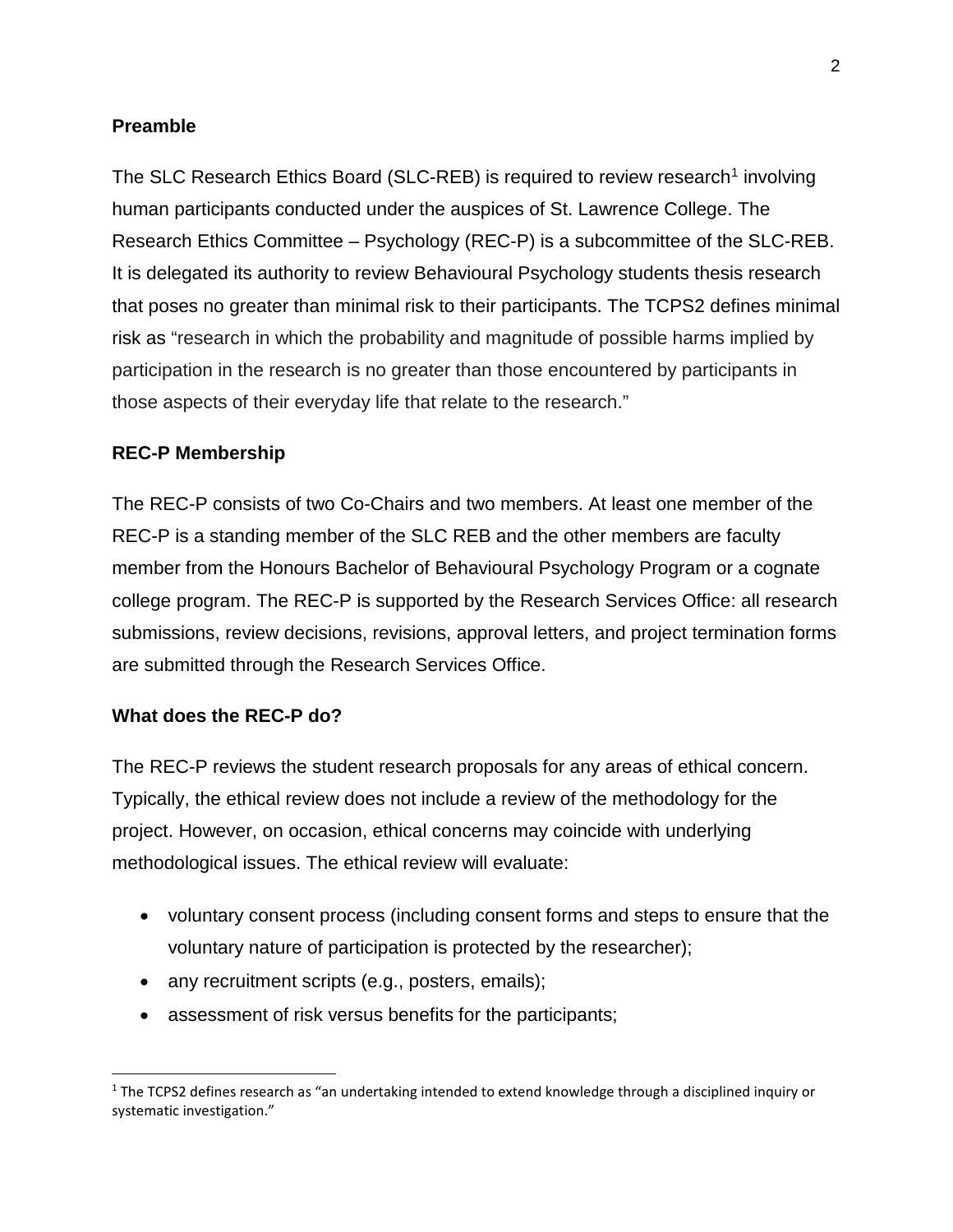- mitigation of any risks for participants;
- whether the research involves participants who might be vulnerable due to their situation or circumstances;
- confidentiality and privacy;
- data safeguarding measures; and
- potential conflicts of interest.

## **The REC-P Application Form, Informed Consent Form(s), and Thesis Proposal**

Will be reviewed to ensure that:

- 1. There is a clear statement of purpose for the research (i.e., what is the research question or hypothesis?).
- 2. There is a clear description on the participants and how they will be recruited to the research study.
- 3. The research method has been described in detail, including how the data will be collected and analyzed.
- 4. The level of risk to the participants has been identified clearly and the plans for how risk(s) will be mitigated/minimized, including plans to safeguard data and protect participants' privacy and confidentiality throughout the life cycle of data retention.
- 5. The Informed Consent Form is written in lay language, is clear, and concise.

## **The REC-P Process**

The review of the REC-P applications is completed between September and November over an 8-week period. During review cycles, students submit their applications to the Research Services office, the applications are distributed and reviewed, and decisions are rendered during a REC-P meeting. After review, a decision letter will then be sent to the student. Revisions requested by the REC-P are processed through the Research Services Office via email. Once all of the revisions are complete, a final Letter of Approval is issued by the Co-Chair of the REC-P. Research may only begin once the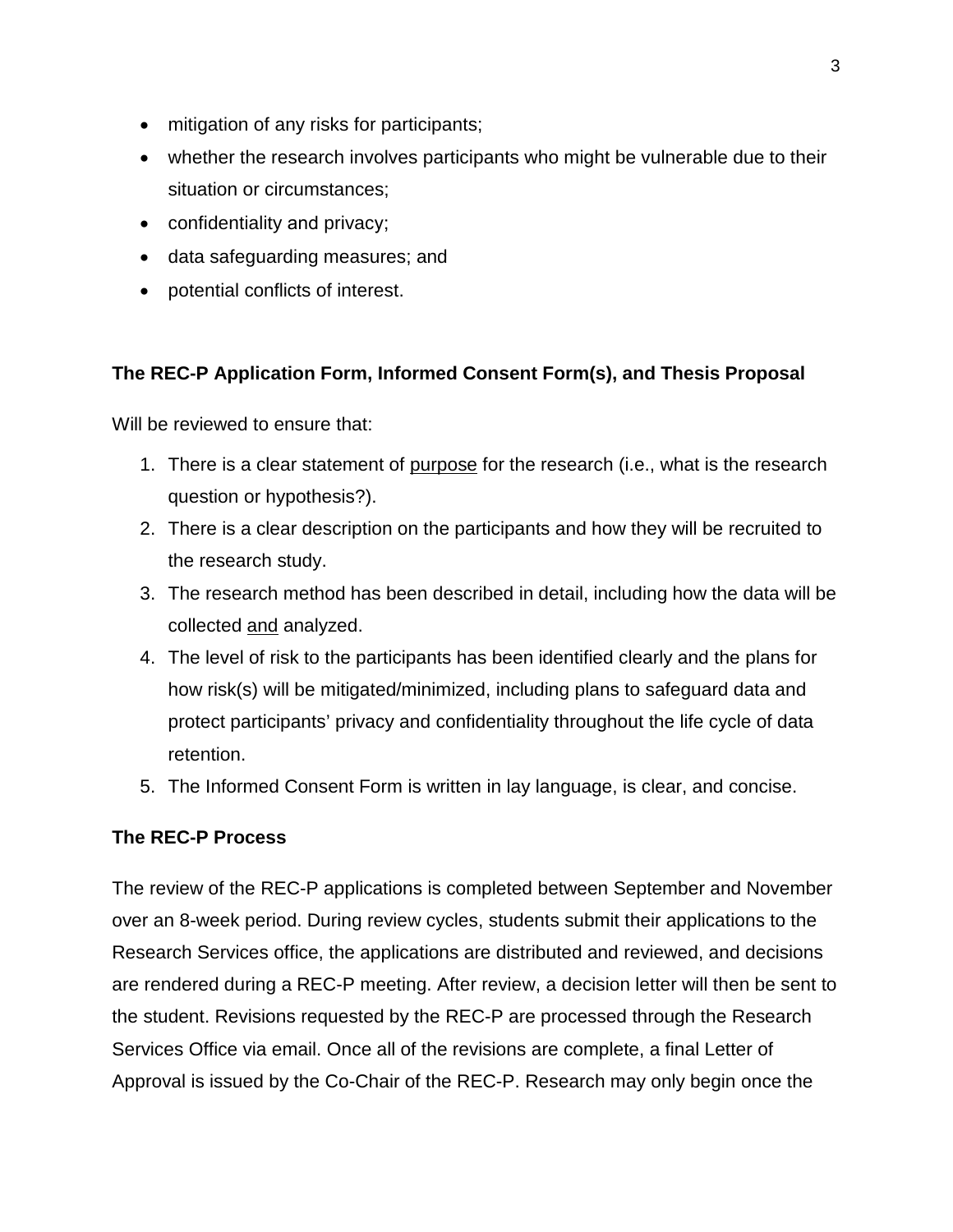Letter of Approval is received. The specific steps in the review process are outlined below.

## **1. Submission to Research Services Office:**

Once the college supervisor gives their approval, the application can be submitted. Students must include all of the following in their application package:

- (1) REC-P application
- (2) Thesis proposal
- (3) Informed Consent Form(s) and Child Assent Form (if applicable).
- (4) Measurement tools
- (5) Any other supporting documents (e.g., recruitment materials, telephone scripts, email scripts)

The application package must be submitted to the Research Services Office via email. To be reviewed during the week, applications must be received before Monday at noon. Late applications received after that time will be accepted for review in the *following* week. The last week for submission is usually the second week in November. Students must plan accordingly.

Application should be emailed to [REB@sl.on.ca.](mailto:REB@sl.on.ca)The student's college **supervisor should be copied on all emails to the Research Services Office.** Each application is assigned a number (i.e. 20XX-REC01) and confirmation of receipt of the application is emailed to the student.

## **2. Distribution of application to REC-P members:**

The applications are distributed to the reviewers along with the 'reviewer package'.

## **3. Review of application:**

If any student research proposal poses greater than minimal risk, the REC-P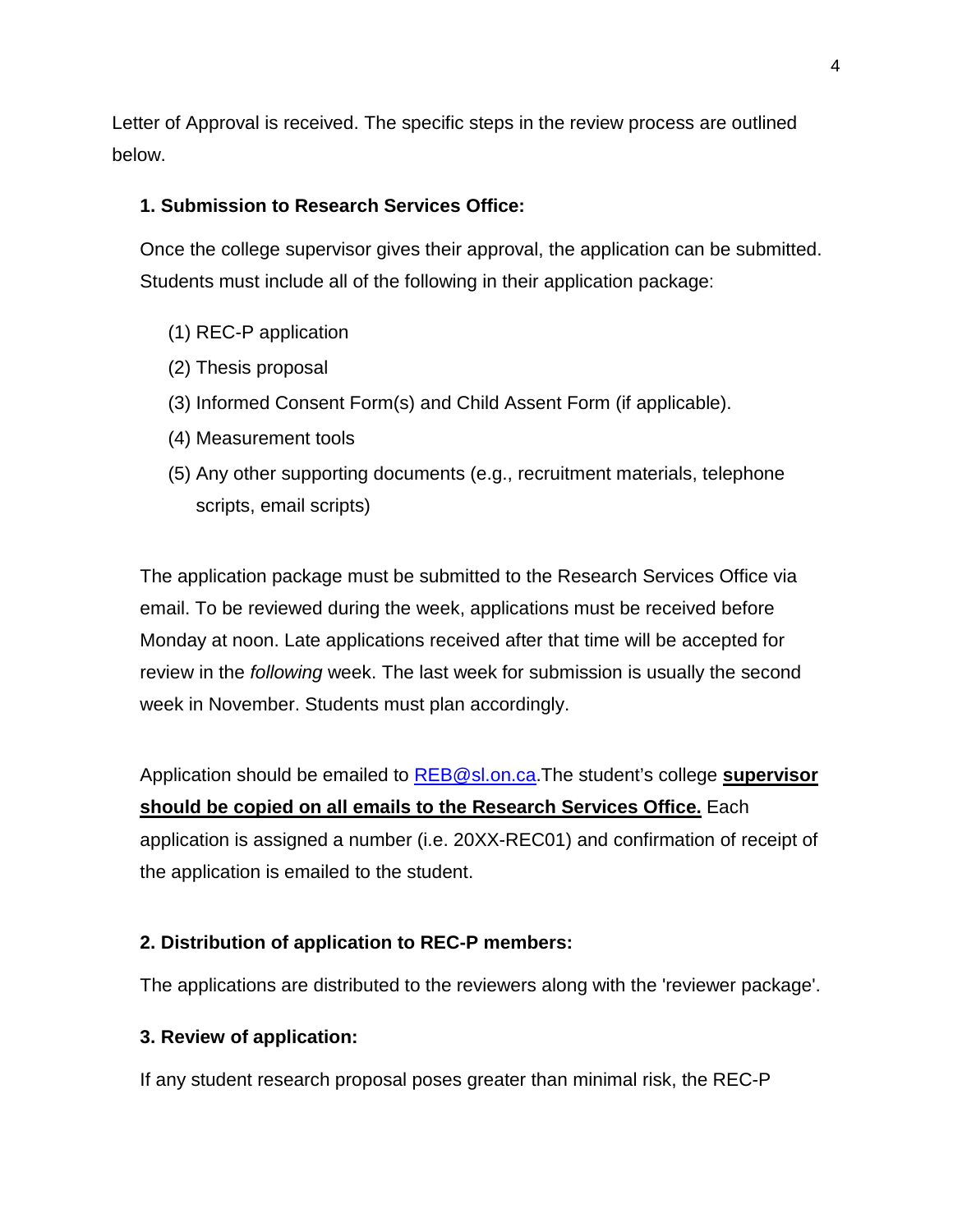Committee members may recommend having the application sent to the SLC-REB for full board review. Typically, using the checklists, REC-P applications are reviewed by REC-P Committee members. The committee on each campus meets to discuss the application and reach a consensus about the decision and possible recommendations to students.

# **4. REC-P Committee decision feedback to student:**

The Research Services Office will email the REC-P Committee decision and recommendations to the student (with a copy to the supervisor). There are three decisions that can be rendered:

- a. **Approved** no revisions are necessary, approval letter is issued
- b. **Recommended for Approval** changes required
- c. **Pending** revisions must be made to the application, approved by the supervisor and re-submitted to the Research Services Office (where they will be verified)
- d. **Not approved** major revisions are needed

# **5. Revision of application:**

The student can then modify and revise their application as requested. **All revisions must be reviewed by the supervisor.** Revisions must be highlighted using ALL CAPS in the PDF REC-P Application. Revisions to the consent form or other supporting documents should be highlighted in yellow. Deletions in Word docs should be indicated with a strikethrough (use of track change mode in Word is advisable).

# **6. Re-Submission of revised application by student:**

All resubmissions must be reviewed and approved by the student's college supervisor. The student's college supervisor must also be copied on all emails to the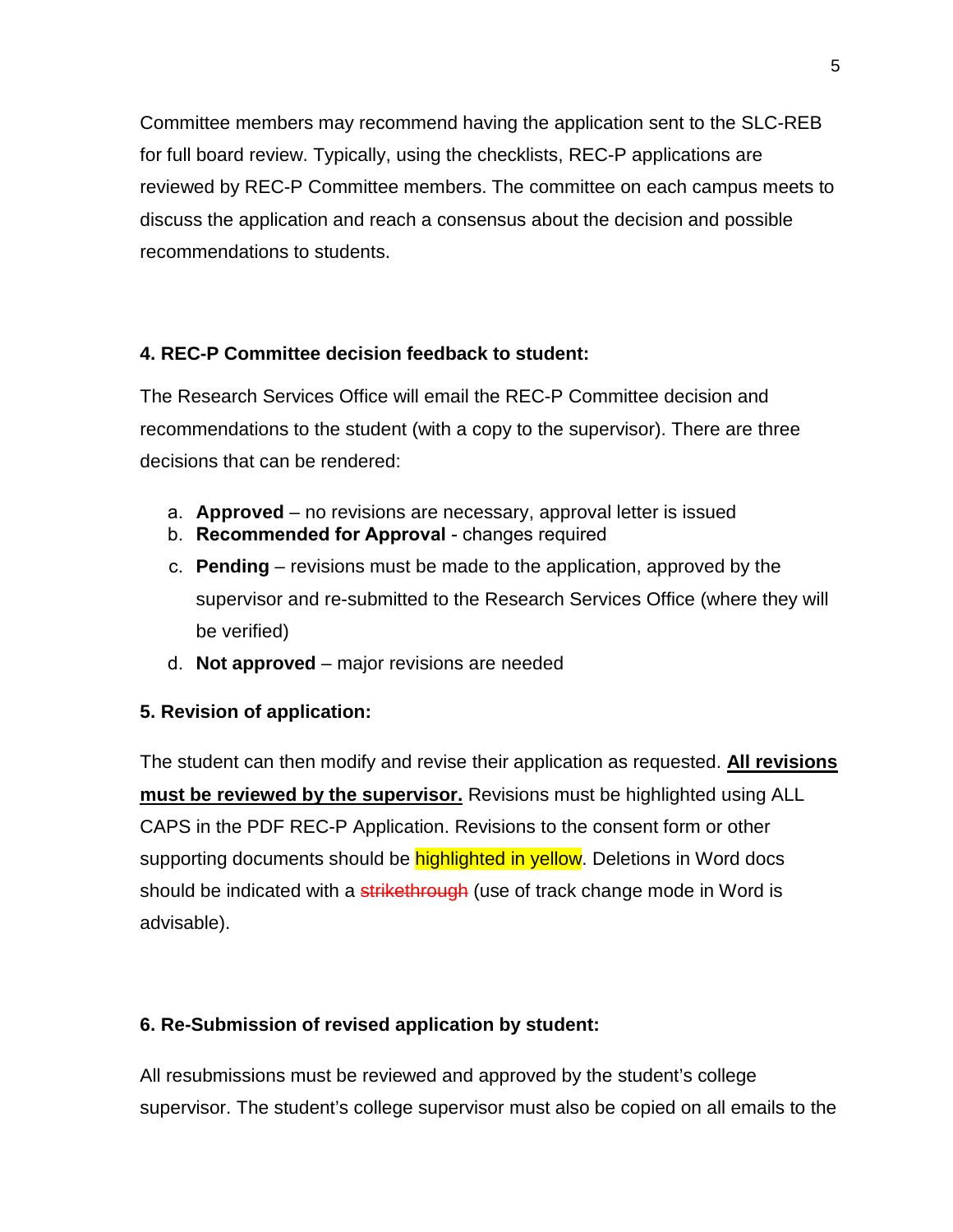Research Services Office. The revised application is re-submitted by the student to reb@sl.on.ca. Please always reference your REC-P research file number (i.e., YEAR-REC-01) in the email. Revisions can be submitted at any time and will be reviewed in a timely manner as they are received. Revisions are verified by the Research Services Office (RSO) and forwarded to the REC-P for final review. If further clarification or further changes are required, the student and supervisor will be informed via email.

## **7. Final approval:**

Once all of the required changes are confirmed by the RSO, the student and supervisor will be issued a REC-P Letter of Approval. Only after you have received the REC-P Letter of Approval for your proposed research project may you begin recruitment of your participants (i.e., assuming no other REB approvals are required).

## **8. Amendments to Approved Research Protocols:**

If you require to make any changes to your approved research protocol, then you will be required to submit an Amendment Request Form to the REC-P. Email the completed Request for Amendment Form and supporting documents (if any) to the Research Services Office. All research activity must stop until the Amendment Request is approved. If approved, you will receive a REC-P Letter of Approval for the requested amendment. Once approved you can implement the proposed change(s) and continue with your research.

## **9. Research Completion Report:**

Once your research is complete. That is to say, you have finished collecting and analyzing the data and you have no further contact with your participants. Students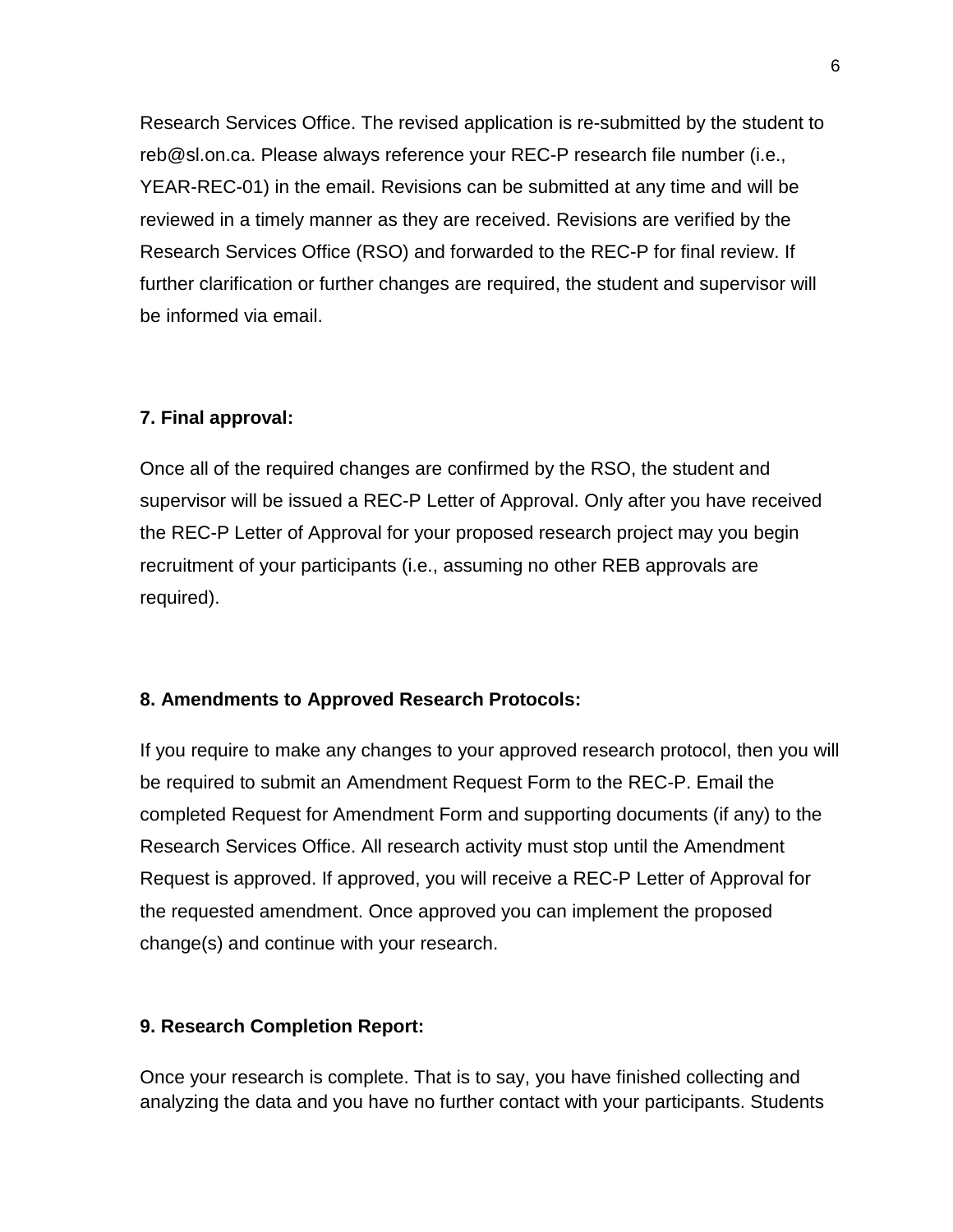must submit an end-of-study report or **SLC-REB Termination Completion Form to** reb@sl.on.ca and copy your supervisor on this email.

# **10. Thesis Research Completion:**

Your data collection is completed, your data is analyzed, you have submitted the Termination Completion Form and closed your REC-P research file, and you have written and submitted your thesis to your supervisor to be graded:

• Ensure that any identifiable data and consent forms are securely stored for the duration of your required retention period. Destroy the assessment and intervention data records according to the timeline and procedures indicated in the REC-P application.



# **Helpful Tips:**

- Make sure that all of the information provided in your thesis proposal, REC-P application, and Consent Forms is consistent across documents.
- Check all of your documents for grammatical errors. Grammatical errors can slow down the review process substantially.

# **REC-P application tips:**

- Use current version of the REC-P Application Form.
- Provide as much detail as possible about the intervention procedures (e.g. time, place, repeats, duration, and a description of the intervention itself).
- Provide detail of what is required of the participants (e.g., activities, tests, questionnaires).
- Provide information on the tools you will be using to assess how well the intervention is working.
- Provide detailed information on the data collection methods and statistics being used to analyze the data once it is collected.
- Provide details on how you will mitigate any risks to the participant.